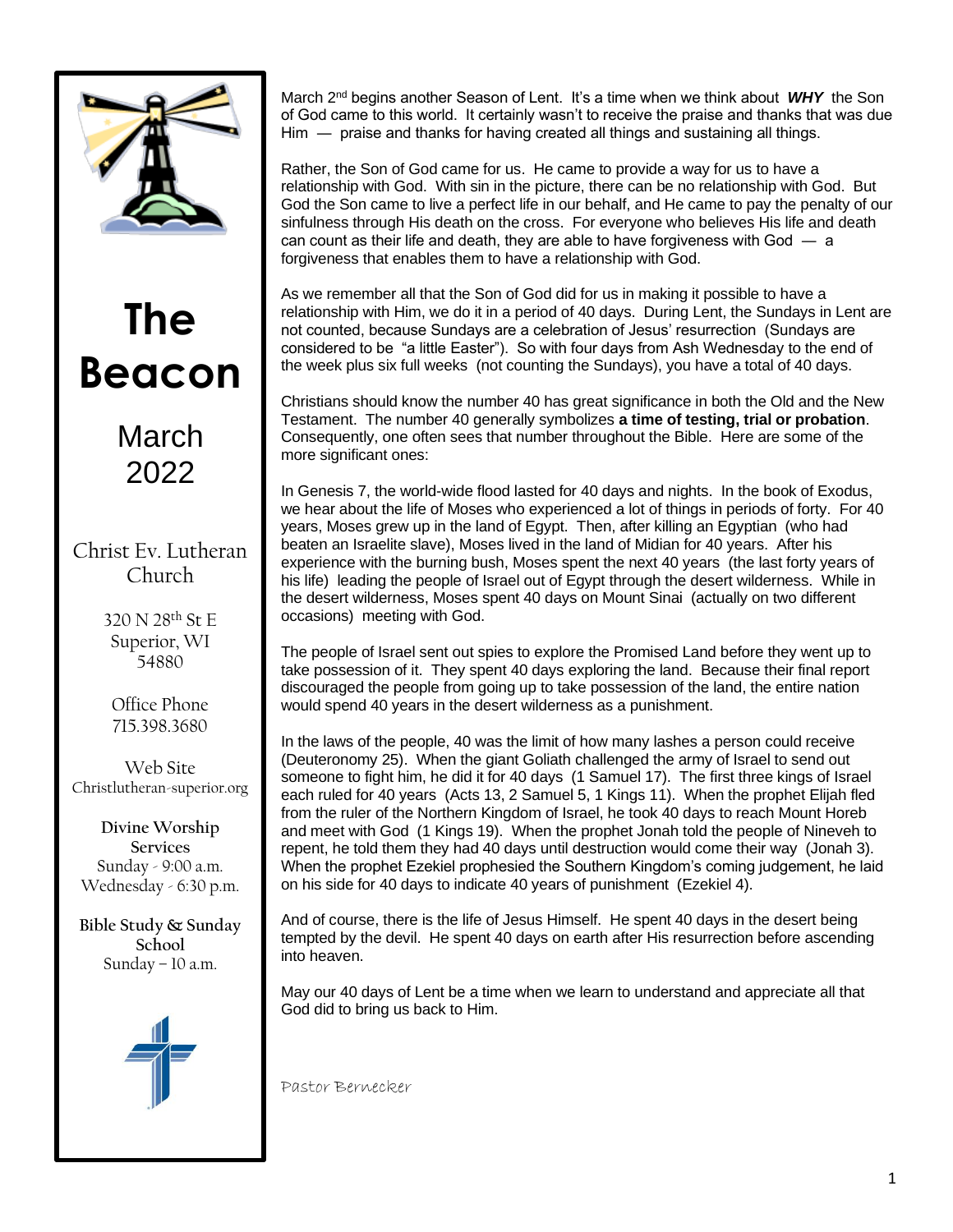#### **Midweek Lenten Series**

The Lenten Season begins on March 2 with Ash Wednesday.

After the Ash Wednesday service, the remaining midweek Lenten services will look at some of the Old Testament prophecies about the Promised Messiah to come. Those prophecies not only affirm that Jesus of Nazareth was (and is) the Promised Messiah, but they bring out some specific things that He endured in order to bring salvation to all the world. Join us as we strive to better appreciate all that the Son of God did for us. Our Lenten midweek services on Wednesday at 12:15 and 6:30 p.m.,

**March 2 - Ash Wednesday** (12:15 & 6:30 p.m.)

**March 9** (12:15 & 6:30 p.m.) **March 16** (12:15 & 6:30 p.m.) **March 23** (12:15 & 6:30 p.m.) **March 30** (12:15 & 6:30 p.m.) **April 6** (12:15 & 6:30 p.m.)

# **Soup & Sandwich Suppers**

Please join us once again for food and fellowship as we bring back the soup and sandwich suppers during Advent. They start **March 9 at 5:30 p.m.** with the Board of Deacons hosting.

# **Soup & Sandwich Supper Hosts Needed**

There are five soup & sandwich suppers during Lent, so far, we have hosts for 3, the Deacons will be hosting the first one on March 9, board of Education will host March 16, and the board of Stewardship will host the one on March 30. We need 2 more Wednesdays that need hosts, March 23 & April 6. I have a sign-up sheet on the office door for either more boards or a group of friends to sign up to host. Usually, a couple of crock pots of soup some kind of sandwiches, chips, maybe fruit or veggies and a dessert, the menu is up to the you. Plan on 12 – 20 people. Supper is served at 5:30 p.m.

# **Christ the King Memorial Scholarship**

The purpose of the Fund is to provide scholarship assistance to LCMS students pursuing higher education at LCMS colleges, universities, or seminaries. The scholarship awards up to a \$2,000.00 depending on the number of applicants in 2022. Any award granted shall be for tuition purposes only. Any student who is a communicant member in good standing of CLC or another LCMS congregation is eligible to apply for an award. Application forms and related instructions are available from the church office. **Students must return completed applications to the church office no later than April 1, 2022.** Applications will then be reviewed by the Scholarship Committee.

# **Live Streaming**

With the live streaming of the Sunday service going pretty well, we are looking for people to volunteer to help with running it on a Sunday every so often. It is simple to do, and we will train you. If you want to see what is involved come up to the choir loft prior to the service and we will show you the ropes. Contact Don or Roni Hauser to volunteer.

# **Daylights Savings Time**

A reminder the Daylight Savings Time begins Sunday, March 13! We lose an hour. Move your clocks ahead 1 hour on Saturday night. It is another sign of spring and the changes that are coming our way, we hope.

# **Church Council**

**February 10, 2022**

**Members Present:** Pastor Shield, Len Campbell, Wayne Ploetz, Don Hauser, John Keske and Sharyn Vengrin

**Call to order: Len Campbell Opening Prayer: Len Campbell**

**Call for additional agenda items:** Nominating **Committee** 

**Minutes from Council Meeting:** Wayne made the motion to accept the January 13, 2022, minutes, Don seconded. All in favor. Motion Carried.

#### **Pastor's Report: None**

**Treasurers Report:** Ending Balance: \$59,178.15. Sharyn made the motion to accept the ending balance. Seconded by John. All in favor. Motion carried

# **BOARD AND COMMITTEE REPORTS:**

**Trustees Report: No meeting held.** Clearing Snow. Many thanks to Patrick Field! He has been a great help. Changed smoke detector battery in Office Storage Closet.

Installed fire extinguisher in choir loft at far end from the stairs.

Installed keep clear sign in Boiler room by electric panels. This area be always kept clear.

Had issue with outside lights. They did not turn on 1/26. This hasn't happened before that the lights did not turn on. Keeping track to see if there may be a pattern.

Might be a power surge when the lights are going on or shutting off.

#### **Board of Deacons: No Meeting Board of Stewardship & Evangelism: Old Business:**

The CASDA presentation will take place after the service on Sunday, February 20, 2022. Topics to be covered are: CASDA Services, Community Outreach, and Abuse Later in Life. Coffee and treats will be proceeded. Eighteen (18) members are participating in the Guardian Angel Program this year. Thanks to everyone who signed up.

Mission Endowment provided financial support in the amount of \$500.00 for disaster relief because of the severe damage from tornadoes in Kentucky late last year. A check was sent to Mid-South District-LCMS in Cordova, Tennessee.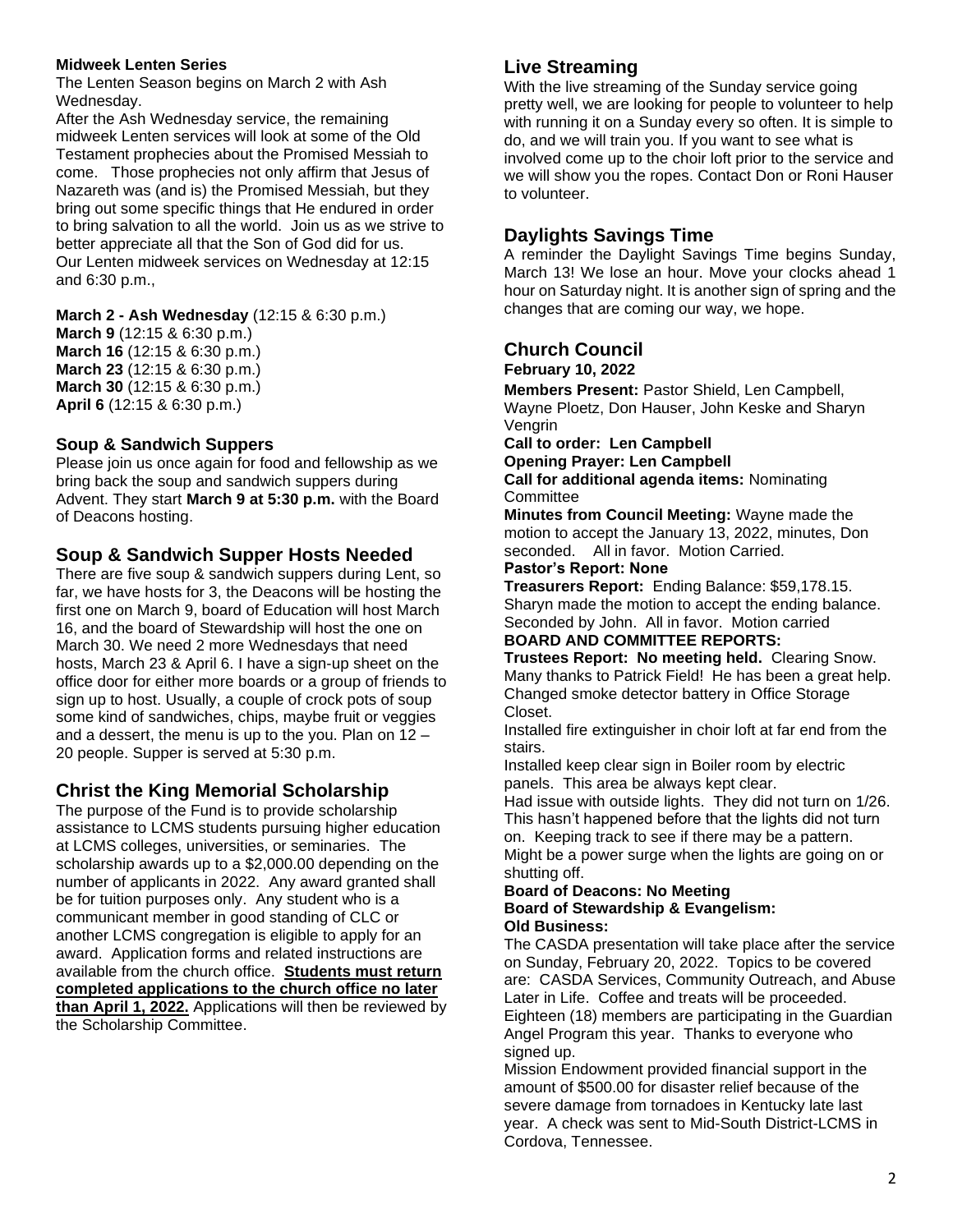#### New Business:

We discussed and will anchor down a date for a soup and Sandwich meal during the Lenten Season. **Other Business:**

Beginning in April, we will begin work to update or modify the Stewardship Sunday Time and Talent forms. Len and Peg will deliver clothing, which has been donated, and is in the Narthex, to the Damiano Center. Next Meeting: 5:00 pm, Wednesday, April 13, 2022

**Board of Education: Youth Gathering** was discussed. **Memorial Committee: Total Memorial Fund Balance:**  \$9,681.31

**Endowment Committee:** Kentucky Tornado: \$500.00 from Mission Fund

**Memorial Garden:** Still resting.

#### **Old Business:**

Call Committee Update! Pastor Adelsen is coming at 5:00pm. Sunday. Mike Miller and Len Campbell will meet with him. They will take him to dinner.

#### **New Business:**

Something to consider: When to cancel church/bible study/confirmation in bad weather conditions: Tabled until we get further information.

Offering Collections: The offering plates will be brought up to the alter.

Len made the motion that Wayne contact Stifel regarding getting information and recommendations on our Stifel Account, John seconded. All in favor. Motion carried.

#### **Other:**

Christmas Chrismon Craft Group: Group met and things are moving on.

Voter's Meeting: Sunday, February 13<sup>th</sup>.

**Request to use Fellowship Hall:** 

**Next Council Meeting: March 10, 2022 @ 5:00 pm Adjournment: Lord's Prayer**

# **Voter's Meeting**

#### **OPENING DEVOTIONS:** Len Campbell

Opening Prayer: Pastor Shield

Reading and approval of minutes from November 21, 2021. Peg made the motion to approve the minutes with one correction and seconded by Jim. All in favor. Motion Carried.

#### **Member Transfers and Releases:**

**Releases: Jim and Judy Pohl, Eric Johnson, April Rosendahl** Motion was made by Wayne and seconded by Sharyn that we accept these releases. All in favor motion carried.

#### **Transfers out: None**

**Transfers In: Sandy and Gary Garlie,** Motion was made by Sharyn and seconded by Mike that we accept the transfer. All in favor Motion Carried.

**Treasurer's Report:** Balance: Checking: \$59,178.15. A motion was made by Mike Miller and seconded by Peg Campbell to receive and file the Treasurer's report as printed. All in favor. Motion carried.

#### **Board and Committee Reports: These reports are published in the monthly newsletter.**

#### **Old Business:**

**Update on New Pastor Call: Pastor Adelsen** will arrive at 5:00pm today to meet with Len and Mike. They will show him our church and take him out to dinner.

### **New Business:**

#### **Officer/Board Member Nominating Committee Appointments**

Peg Campbell, Stewardship; Don Hauser, Trustees John Keske**:** Board of education Mike Kramer: Deacons. Sharyn Vengrin-John Keske: **Officers** Next Meeting: May 15, 2022 Adjournment: Lord's Prayer

## **Stewardship**

Everything we have and everything we are is a gift of God's providential care. We understand that we're not islands unto ourselves, that we could not exist without those who have gone before us and are alongside us. God has given us forefathers in family, country, and faith. We are recipients of what God worked through them. We know that God provides for our well-being through these means.

He gives us farmers and ranchers of all sorts so that we can eat. But more than that God created and gave us all the things that those farmers and ranchers cultivate. He gave us the corn, the beans, the wheat, the cows for milking, the steers for grilling. He gave each of those things, properties for our nourishment and sustenance. Without God creating and instilling in those things their taste and their nutritional value, we would not exist. He gives us doctors, surgeons, nurses, and hospitals. He gives us medicine and medical instruments. Again, he gave us all things that go into making those medicines and medical instruments. He instilled in those things the properties that can be utilized for that purpose. Without God creating and instilling those healing properties into those things, and without God creating the ability within man to find this out and press it into service of our medical needs, we would not enjoy the kind of health we do now.

But there's more. He gives us gainful employment through our employers and provides for the necessities of life through the labor of our hands: "Then Moses said to the people of Israel, 'See, the Lord has called by name Bezalel the son of Uri, son of Hur, of the tribe of Judah; and he has filled him with the Spirit of God, with skill, with intelligence, with knowledge, and with all craftsmanship, to devise artistic designs, to work in gold and silver and bronze, in cutting stones for setting, and in carving wood, for work in every skilled craft. And he has inspired him to teach, both him and Oholiab the son of Ahisamach of the tribe of Dan.' " (Exodus 35:30–34) And one step back from that, He has created and given us hands. And attached to those hands are arms with strength. He created us with minds in order to make those arms and hands move to accomplish the work set before us. And He has given us reason and senses. That mind, because of the reason God has instilled in it, is able to work through difficult problems before we press those arms and hands into labor. It allows us to grapple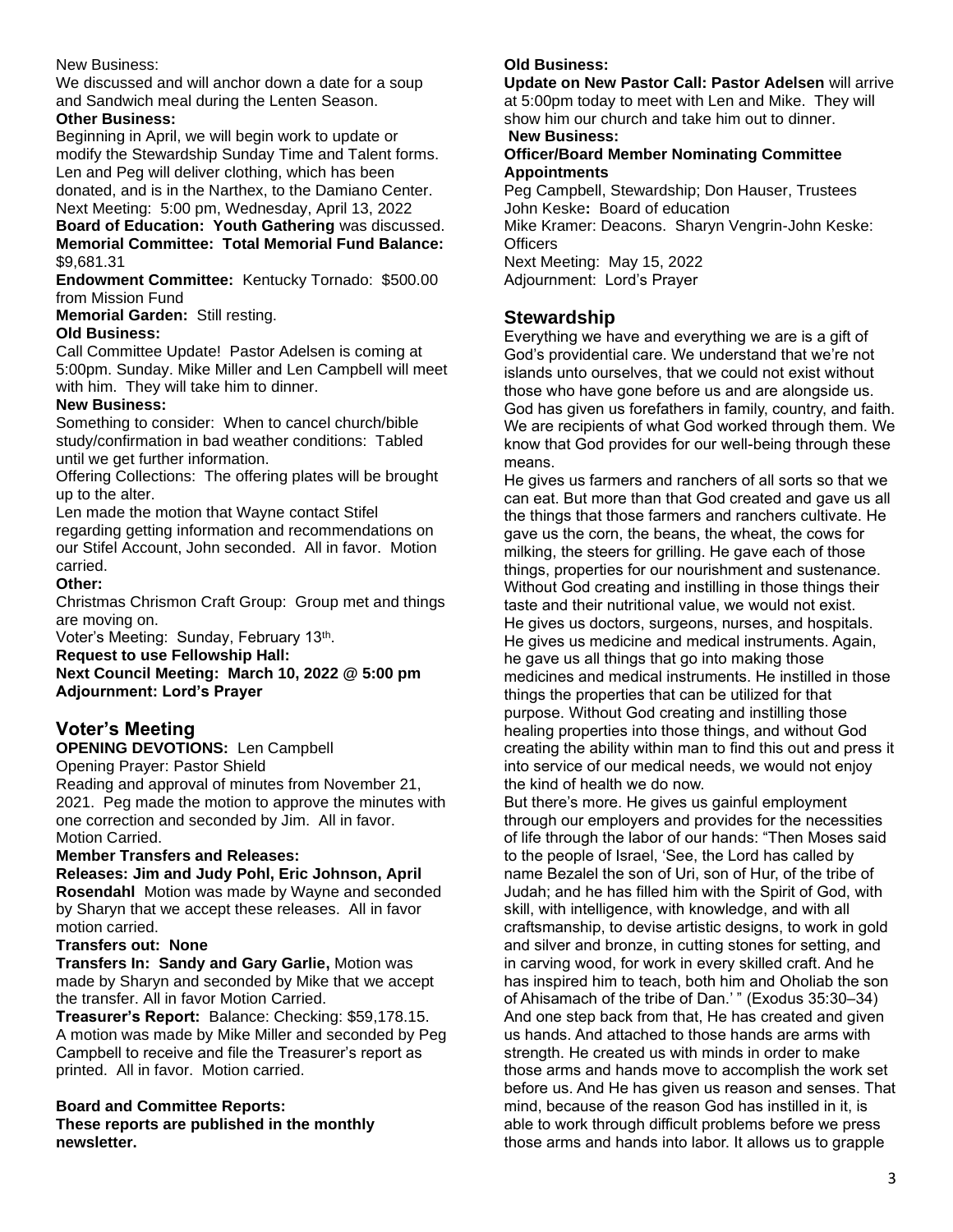with concepts and run through scenarios instead of having to experience every situation personally. It allows us to learn from the mistakes as well as the accomplishments of others. This can be done for our entire body, all our skills and talents, everything that makes us … us. So that everything we have AND everything we are is a gift from Him. This is what we confess in the First Article of the Creed when we say that we believe in God the Father Almighty, maker of heaven and earth.

But that is just the First Article of the Creed. We confess two more articles that deal with God's provision for our spiritual well-being. That He sent His son to die and be raised on the third day for our justification. That He delivers that justification through the Means of Grace (Baptism, preaching, the Word of God, and the Lord's Supper). And to give you those Means of Grace, He gives pastors and teachers, etc. Again, this could be expanded and expounded upon. So that literally everything that we have and everything that we are – in this life and the next – is an inexpressible gift from God. And it is for this, all of this, that we give thanks. And that is what stewardship is all about  $-$  giving thanks for God's provision for us. To give thanks is more than having an attitude of gratitude, more than just a feeling in our hearts. It is an action. It begins in the heart, but it doesn't stay there. It works its way out through the mouth in praise for God's gifts and in love and charity through the hands to our neighbors in family, country, and church. "For all this is my duty to thank and praise, serve and obey him" (*Luther's Small Catechism*, 16). So give thanks to God for His inexpressible gift – for everything we have and everything we are. Do this not in word only but also in deed.

## **My Savior Lives Northland LCMS Service of Worship for the Duluth region televised by KBJR Channel 6.**

"My Savior Lives Northland" is a locally produced TV program that includes a 30-minute worship service led by participating pastors of the Minnesota North District of our LCMS, along with a 30 minute remastered program called "This is the Life" from Lutheran Hour Ministries (starting at 10:00 a.m.). MSL Northland is broadcast every Sunday at 9:30 a.m. Central time on KBJR Channel 6 NBC and cable and satellite systems carrying these stations. Please check your local listings as sometime the program is moved to a different channel due to programming conflicts on NBC. Please send contributions c/o: Mt. Olive Lutheran, 2012 East Superior St, Duluth, MN 55812. Checks should be made to: MSL Northland 2012 East Superior Street., Duluth, MN 55812

# **Gifts for Easter, Confirmation, Etc.**

Concordia Publishing House offers a variety of gifts for Easter, Confirmation and various other events (800-325- 3040 for a catalog or to place an order). Help confirmands keep their confirmation day close to their heart by giving them a *Concordia Study* or *Concordia* 

*Reference Bible* and their own copy of the *Lutheran Worship* Hymnal engraved with their name on the cover. The new edition of *Lutheran Book of* Prayer is another fine gift. My *Book of Confirmation Memories* is the perfect place for memorabilia, with guest pages and inspiring text.

## **The Heating Season**

The heating season is upon us again, please double check that all doors are locked, all lights are turned off (including bathrooms), and thermostats are turned down before your group leaves the church. Thank you!

## **Defending the Faith, Teaching the Truth**

Issues, Etc. is a talk radio show hosted by LCMS Pastor Todd Wilken and produced by Lutheran Public Radio. Recent topics include: Same-Sex Marriage, Reformation *Solas,* Depression, Radical Islam, What Boys Need, Pro-Life Women and more. Listen to what you want when you want at www.issuesetc.org.

# **Food for the Local Food Shelf**

The first Sunday of every month is when you need to bring in your donations of non-perishable food items for the local food shelf. You may put your items under the table in the narthex. This is given to those in need and then to the local food pantry

## **Do We Have Your Current Email Address?**

Are you receiving email from Christ Lutheran? If not, you are missing important and timely information from your church. We will not flood your inbox or share your email address (addresses are always hidden when sent from church). Please help us keep you informed! Call the office at 715-398-3680 or send it to clcoffice320@gmail.com

# **Looking for something?**

The LCMS staffs the "Church Information Center", which offers a great deal of help and resources on a variety of topics. To contact the CIC with your questions, you may write: [infocenter@lcms.org](mailto:infocenter@lcms.org) or call toll free 1.888.843.5267